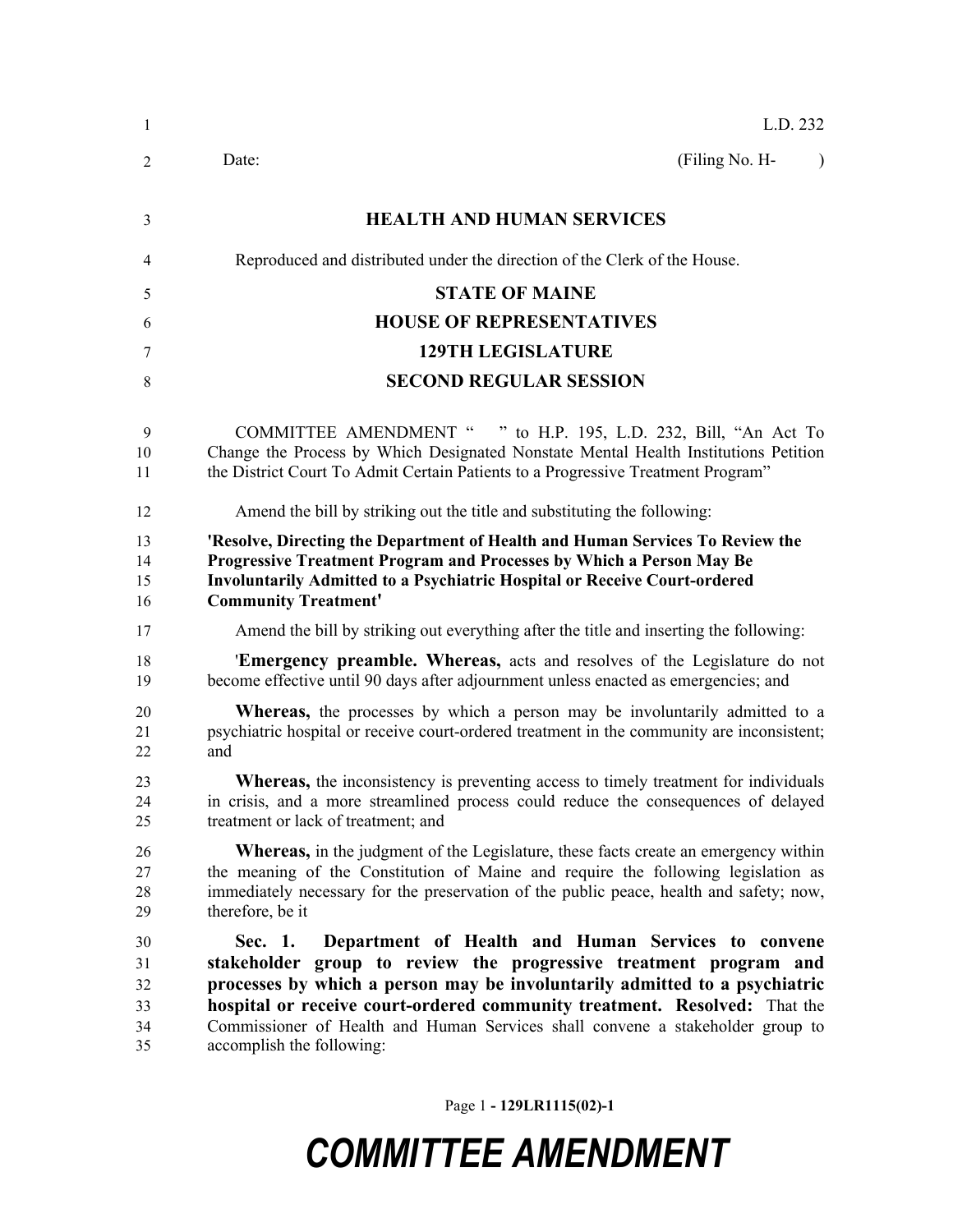**1. Review of the progressive treatment program.** Review the feasibility of and barriers to nonstate mental health institutions' participating in a progressive treatment program under the Maine Revised Statutes, Title 34-B, section 3873-A and develop recommendations to increase the use of a progressive treatment program by nonstate mental health institutions; and

 **2. Review processes for consistency and efficiency.** Review for consistency and efficiency the processes by which a person may be involuntarily admitted to a psychiatric hospital or receive court-ordered community treatment pursuant to the Maine Revised Statutes, Title 34-B, chapter 3, subchapter 4, article 3 and develop recommendations to make the processes more effective and easier to administer in order to reduce the consequences of delayed treatment or lack of treatment. The review must include a review of how the processes are working, the consistency of requirements and implementation of the processes, who is responsible for initiating the processes and who is responsible for payment for representation of the psychiatric hospitals in those processes.

 **Sec. 2. Membership of the stakeholder group. Resolved:** That the stakeholder group under section 1 must include at least one representative from each of the following organizations: the Office of the Attorney General, Riverview Psychiatric Center, Northern Light Acadia Hospital, Spring Harbor Hospital, the Maine Hospital Association and Alliance for Addiction and Mental Health Services, Maine. The stakeholder group must also include at least one person who is or has been a patient under the Maine Revised Statutes, Title 34-B, chapter 3, subchapter 4, article 3 or a family member of the person. The Commissioner of Health and Human Services shall invite the participation of at least one representative of the Judicial Department.

 **Sec. 3. Report. Resolved:** That the Commissioner of Health and Human Services shall present the findings and recommendations of the stakeholder group based on the reviews pursuant to section 1 to the joint standing committee of the Legislature having jurisdiction over health and human services matters no later than December 1, 2020. The committee may report out legislation to the First Regular Session of the 130th Legislature related to the recommendations of the report.

 **Emergency clause.** In view of the emergency cited in the preamble, this legislation takes effect when approved.'

 Amend the bill by relettering or renumbering any nonconsecutive Part letter or section number to read consecutively.

**SUMMARY**

 This amendment, which is the unanimous report of the committee, replaces the bill with a resolve. It adds an emergency preamble and emergency clause. It directs the Commissioner of Health and Human Services to convene a stakeholder group of interested parties to review the progressive treatment program under the Maine Revised Statutes, Title 34-B, section 3873-A to increase participation of nonstate mental health institutions in that program and to review for efficiency and effectiveness the processes by which a person may be involuntarily admitted to a psychiatric hospital or receive court-ordered community treatment pursuant to Title 34-B, chapter 3, subchapter 4,

Page 2 **- 129LR1115(02)-1**

## *COMMITTEE AMENDMENT*